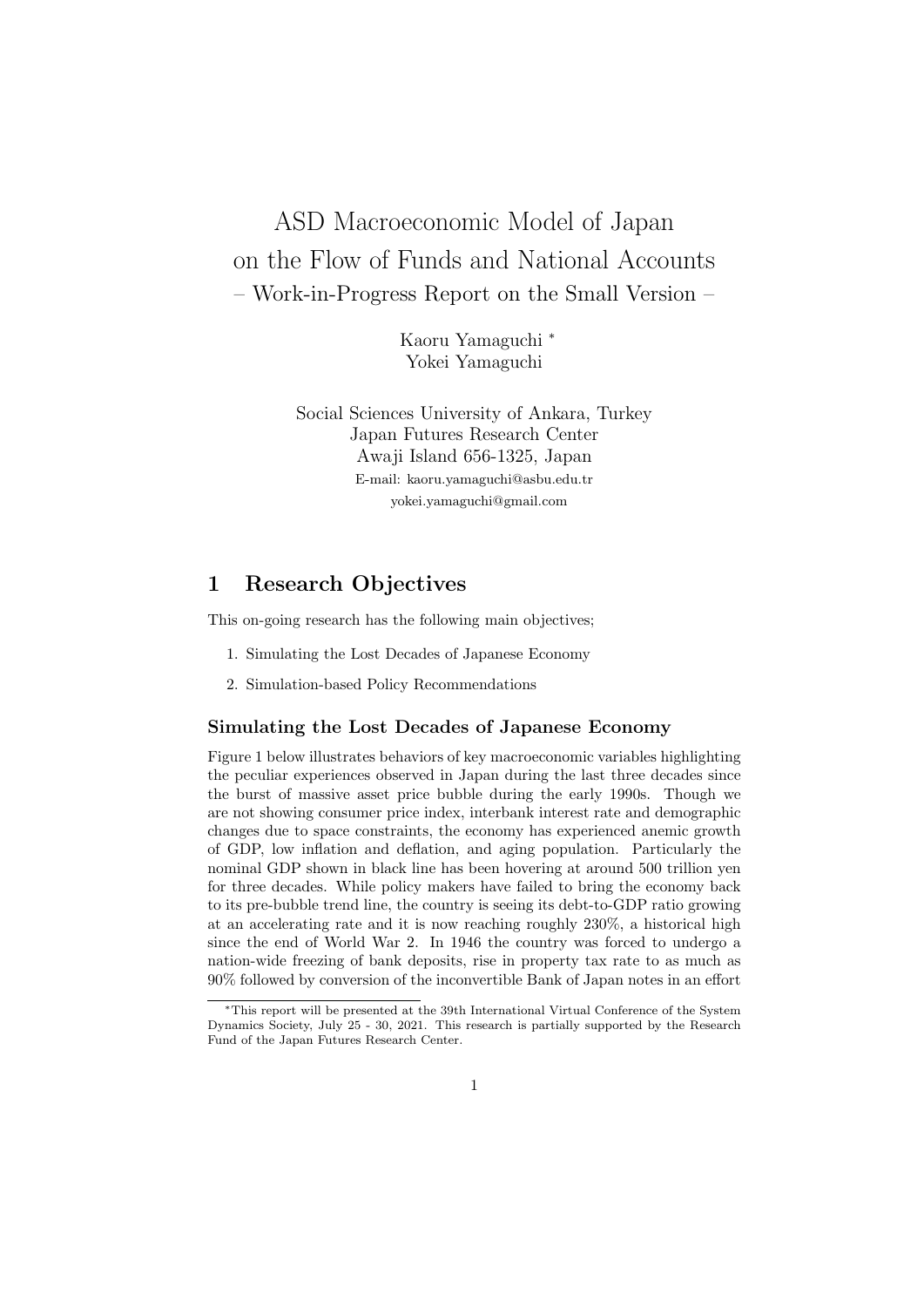to stabilize post-war hyper inflation and reduce government debts to domestic and foreign creditors. Despite additional measures including fixed exchange rate against US Dollar, the inflation continued as late as the end of 1940s due largely to war causalities and devastation of production capitals. Though it is not the result of war this time, there is no question that the economy is facing another systemic crisis as the last one. Implications on global supply chain and international financial system would be by far significant than demand shocks caused by pandemic of SARS-CoV-2 and its variants throughout 2020-21.



Figure 1: Lost Decades of Japan – Reference Behavior

More alarming is the fact that the country have used both monetary and fiscal policies but with no avail to redirect the economy. The administration has implemented expeditious fiscal spendings already in the late 1990s, and the economy has relied too long on low interest rates. Despite the negative rates introduced in 2016 by the Bank of Japan, the economic recovery is still sluggish. Some argues the reason for the weak economic performance is due to the declining population, while others argue that the increase in consumption tax in 2014 (from 5 to 8%) and 2019 (from 8 to 10%) have negated the potential effect of quantitative easing (QE) policy. In any cases current situation is nothing but the result of past policies that have turned out largely ineffective to manage the economy. Case of Japan accordingly is both theoretically and practically important as conventional models cannot explain and as we face such critical crisis.

The first main objective of our research is to develop a model that can sim-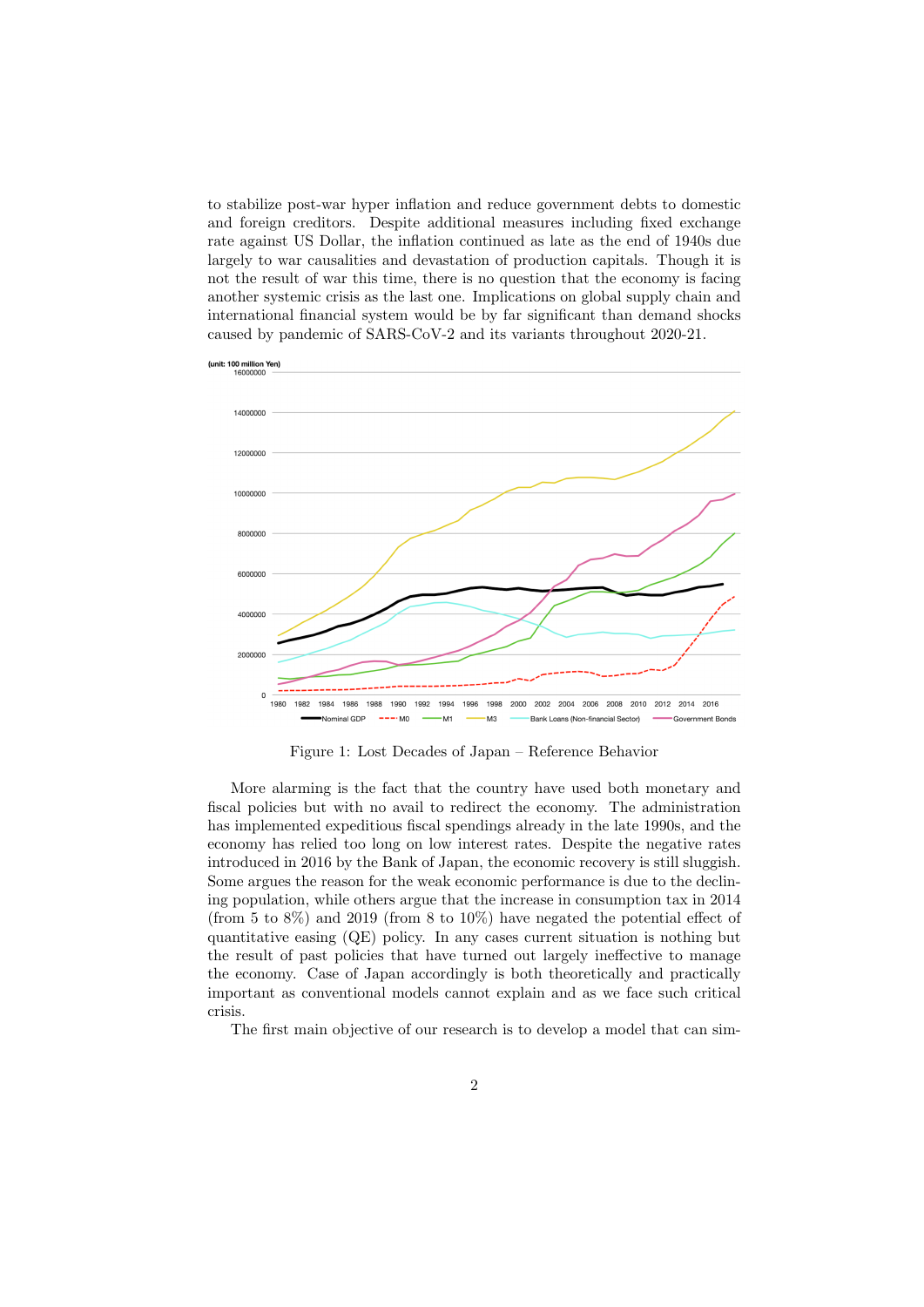ulate the decades long stagnation in feedback dynamic model. All economic and public policy arguments have certain assumptions, be it implicit or explicit, on underlying system structures, causal relations as well as human and institutional behaviors. Our primary research objective is to simulate behaviors of key variables including those shown above by making assumptions explicit so that it foster policy discussion in school and general public at large. To achieve this, we employed Accounting System Dynamics modeling framework (briefly explained in the next section) as our analytical basis.

#### **Simulation-based Policy Recommendations**

The current monetary system is based on fractional reserve banking where deposits (a.k.a. credits) are created out of thin air by private banking corporations as loans to non-banking sectors including the government. It is analyzed that this debt money system has fundamental design failures that caused (1) monetary and financial instability (boom-bust cycles), (2) government debt accumulation and (3) income inequalities [10, 2016]. To overcome these challenges ahead, the alternative system based on 100% reserve requirement on demand or checkable deposits have been proposed as *public money system* as a modern version of the Chicago plan proposed during the great depression in the 1930s [3, 1939] [2, 1945]. The pressing need for and feasibility of such transition is explicated by Yamaguchi [8, 2021]. The second objective of our research is to provide simulation-based policy recommendations, including transition to the public money system in Japan.

## **2 A Series of ASD Macroeconomic Modeling**

Our current research has originated from the following papers:

- (1) Principles of Accounting System Dynamics [5, 2003]
- A new analytical method of Accounting System Dynamics (ASD) is proposed in this paper to model corporate financial reports using system dynamics. A system of double-entry bookkeeping method was formalized by Lucas Bartolommeo Paicioli (c.1447-1517) in 1494. The calculus was developed by Isaac Newton (1643-1727) and Gottfried Leibniz (1646-1716) in 1680s, and system dynamics was proposed by Jay Forrester (1913-2016) in [4, 1961]. ASD is an integrated method of these foundations enhanced by the modern information technology.<sup>1</sup>
- (2) Generic Macroeconomic Model of Closed Economy (Flow Approach) [6, 2006]

The ASD method has been applied to a series of macroeconomic models. This paper completes a generic model of a closed economy. In terms of

<sup>&</sup>lt;sup>1</sup>Similarities and differences between ASD and other macroeconomic modeling approaches such as the agent-based (AB) and stock-flow consistent modeling, are discussed in Yamaguchi (Chapter 4) [1, 2021]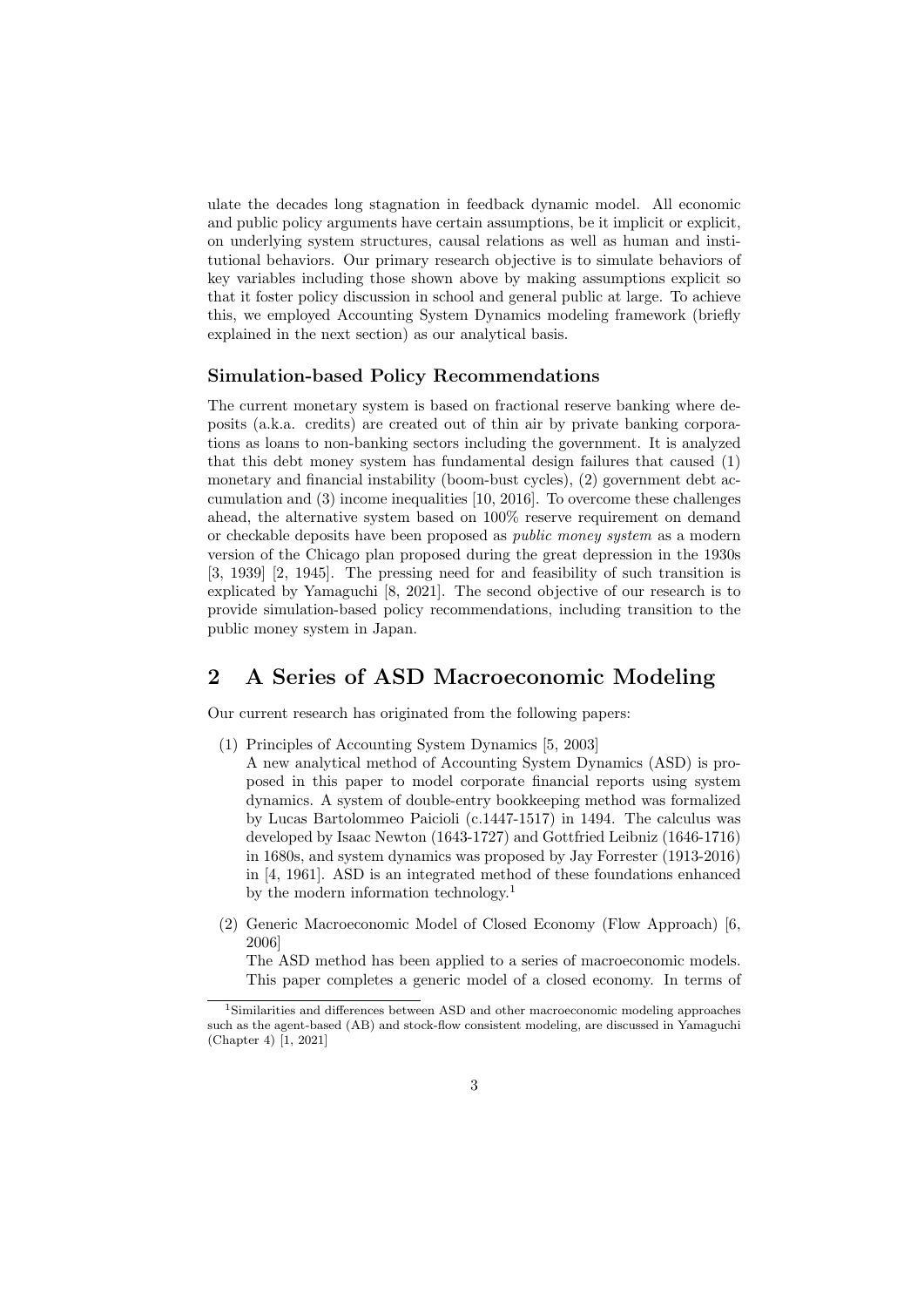monetary and banking system structure, it turned out later that it follows the *flow approach* of money creation where banks are assumed to act as intermediaries of existing central bank notes.

(3) Generic Macroeconomic Model of Open Economy (Flow Approach) [7, 2008]

This paper completes a generic open macroeconomic model based on the flow approach in (2).

- (4) Generic ASD Macroeconomic Model of the Stock Approach [11, 2017] A macroeconomic model with improved structure of monetary and banking system was proposed in this model. Specifically this research changed the generic closed economy model developed in (2) from flow approach to *stock approach* of money creation where banks supply money stock through loans. Yet, it is built as a closed economy model.
- (5) Cross-Border Payments and Foreign Exchange Model [12, 2020] This modeling completes the ASD modeling of cross-border payments structure with Nostro-Vostro deposit accounts across domestic and overseas banking sectors. We introduced this new correspondent banking structure to extend the generic model of the *stock approach* ASD model presented in (4) to open economy model. The model is kept as simple as possible at this stage to verify whether the approach is effective. The new framework turned out to be flexible to incorporate FX market intervention policy structure, non-linear feedbacks, and psychological factors. Its inclusivity allows integration of flow of funds, balance of payments, and international investment position.

#### **Large Model Development in 2015**

At the 33rd International System Dynamics Conference in 2015, we have reported the early stage development of ASD Macroeconomic Model of Japan (AMMJ) on the Flow of Funds and National Accounts [9, 2015]. This model was our first challenge to construct AMMJ based on the *stock approach* of money creation. This model have not yet reached a satisfactory level due to the following reasons:

- (a) The Flow of Funds Accounts by the Bank of Japan consists of 45 macroeconomic sectors and 51 transactions items. Out of the large data set, we have selected essential part of 15 sectors and 23 transaction items for the period of 1980-2014. That is, 12,075 data points. The model in this phase consists of 191 stocks, 652 auxiliaries, 175 data variables and 511 constants. It later turned out to be in too much detail and complex with many exogenous structure for the initial attempt.
- (b) We have started the modeling of Japanese economy without a guidance of generic ASD model of the stock approach of money creation.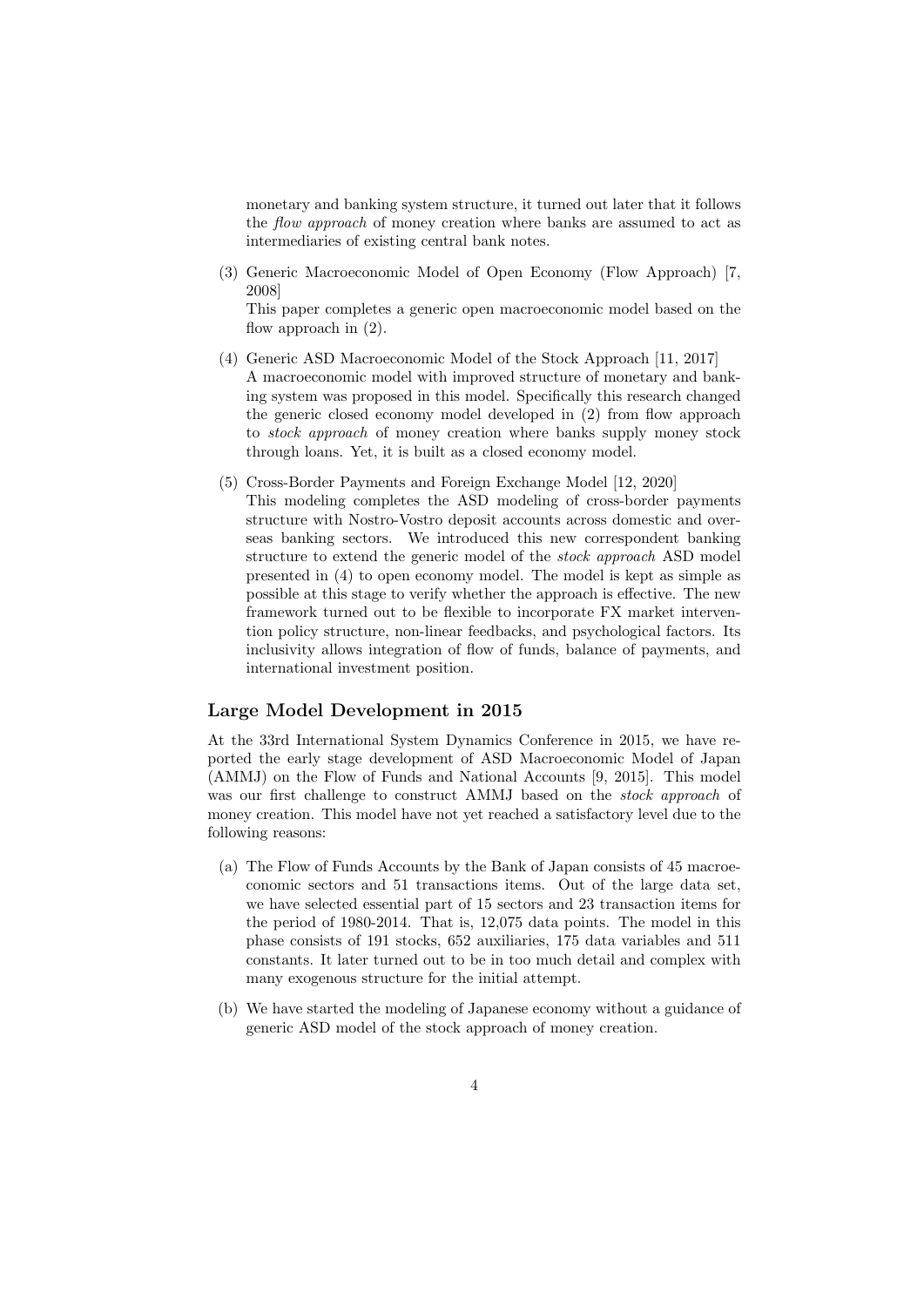(c) We have started an open macroeconomic model without a guidance of generic ASD model of cross-border payments between open economies.

We have faced with these inpediments along the way and could not finished the macroeconomic model of Japan started in 2015. In retrospect we began AMMJ project before sorting out clear ways to model monetary and banking system, and cross-border payments system in open economy model. The generic ASD model of the stock approach is later completed in 2017 (4), and cross-border payments structure is completed in 2020 (5) as explained above.

## **3 Small Model Development (Work-in-Progress)**

With the completion of the generic Foreign Exchange Model (5) in the above list, we are now in a position to develop a ASD Macroeconomic Model of Japan. To avoid complexity of model structure explained in (a) above, our model has started with simple top layers of 6 sectors in the Flow of Funds such as 1. Financial Institutions, 2. Non-financial Corporations, 3. General Government, 4. Households, 5. Private Nonprofit Institutions Serving Household, and 6. Overseas. In the large model, we previously had sub-sectors under the general government sector. However, for a comprehensive analysis of debt money creation and government debts, only the financial sector is further divided into three sub-sectors such as 1-1. Central Bank, 1-2 Depository Corporations (Banks), and the remaining sub-sectors (called Financial Institutions of non-Banks) such as Securities, Insurance, etc. Additionally, Fiscal Loan Fund (sub-sector) is now integrated into the General Government.

Compared with the previous large model, the more aggregated downsized model we are building now is called *small model*. At this stage of development, it consists of 134 stocks, 522 Auxiliaries, 205 data variables and 257 constants. To import the whole Flow of Funds data set (45 sectors and 51 transactions), we have used the Vensim sub-model developed originally for the large model. Data from System of National Accounts such as GDP, and population cohorts etc. are directly imported into the small model as reference modes of behavior.

#### **Money As Debt - Monetary System Structure**

One of our research objective is to understand system structure that caused the so-called Japan's Lost Three Decades, including failures of Quantitative Easing policies observed as early as 2001-2006 (series 1). As one of recent findings, we have obtained causal relations that determine GDP since 1980 through 2019 such that

GDP = 
$$
128224 + 0.47 *
$$
 Loans by Banks +  $0.108 *$  Gov Debts  
(R<sup>2</sup> = 0.9034)

This is a kind of simple reasoning popular in econometric papers, yet it provides a good intuition that GDP of Japan has been influenced by bank loans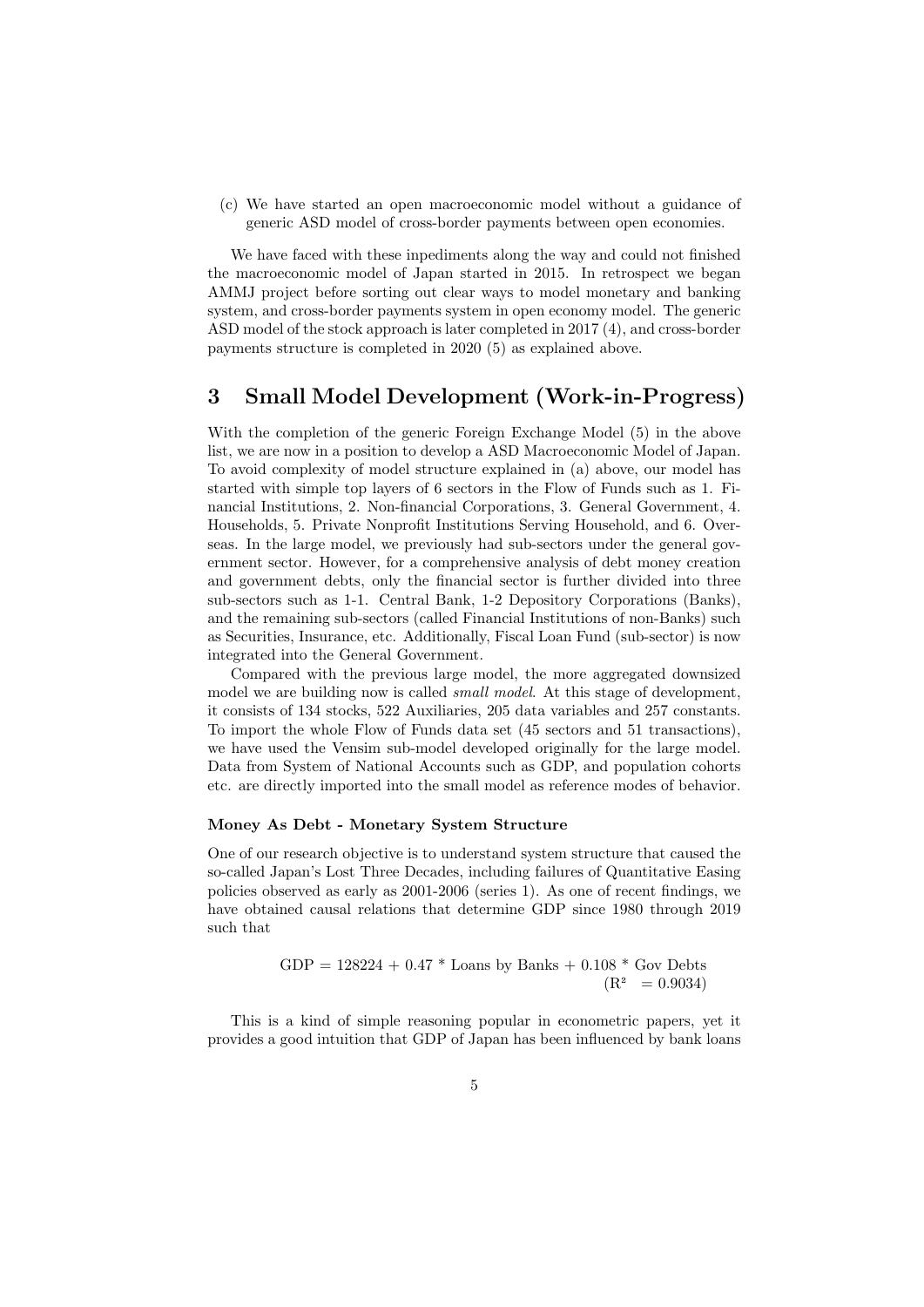to produces and households, but the fiscal policy, though unprecedented in scale, failed to stimulate GDP against a general belief in Keynesian demand-side policies. Currently we are exploring key drivers and feedback loops underlying the last three decades comprehensively.

## **References**

- [1] Robert Y. Cavan, Brian Dangerfield, Oleg V. PJavlov, Michael Joseph Radzicki, and David I. Wheat, editors. *Feedback Economics – Economic Modeling with System Dynamics*. ISSN 1568-2846. Springer International Publishing, 2021.
- [2] Irving Fisher. *100% Money*. The City Printing Company, New Haven, third edition, 1945. First edition (1935) available through ThaiSunset Publications, 2011.
- [3] Irving Fisher, Paul Douglas, Frank D. Graham, Earl J. Hamilton, Willford I. King, and Charles R. Whittlesey. A program for monetary reform (mimeograph), July, 1939. Included in the Editor's Appendix to "100% Money by Irving Fisher", ThaiSunset Publications, 2011.
- [4] Jay W. Forrester. *Industrial Dynamics*. Pegasus Communications, Inc.,Originally published by MIT Press, Waltham, MA, USA, 1961.
- [5] Kaoru Yamaguchi. Principle of accounting system dynamics– modeling corporate financial statements –. In *Proceedings of the 21st International Conference of the System DynamicsSociety*, New York, 2003. System Dynamics Society.
- [6] Kaoru Yamaguchi. Integration of real and monetary sectors with labor market: Sd macroeconomic modeling (3). In *Proceedings of the 24th International Conference of the System Dynamics Society*, Nijmegen, The Netherlands, 2006. The System Dynamics Society.
- [7] Kaoru Yamaguchi. Open macroeconomies as a closed economic system: Sd macroeconomic modeling completed. In *Proceedings of the 26th International Conference of the System Dynamics Society*, Athens, Greece, 2008. The System Dynamics Society.
- [8] Kaoru Yamaguchi. *Money and Macroeconomic Dynamics – Accounting System Dynamics Approach*. Japan Futures Research Center, Awaji Island, Japan. Edition 5.2 is available at http://www.muratopia.org/Yamaguchi/MacroBook.html, 2021.
- [9] Kaoru Yamaguchi and Yokei Yamaguchi. Asd macroeconomic model of japan on the flow of funds and national accounts – report on its early stage development. *Proceedings of the 33rd International Conference of the System Dynamics Society, Cambridge, Massachusetts, USA*, July 2015.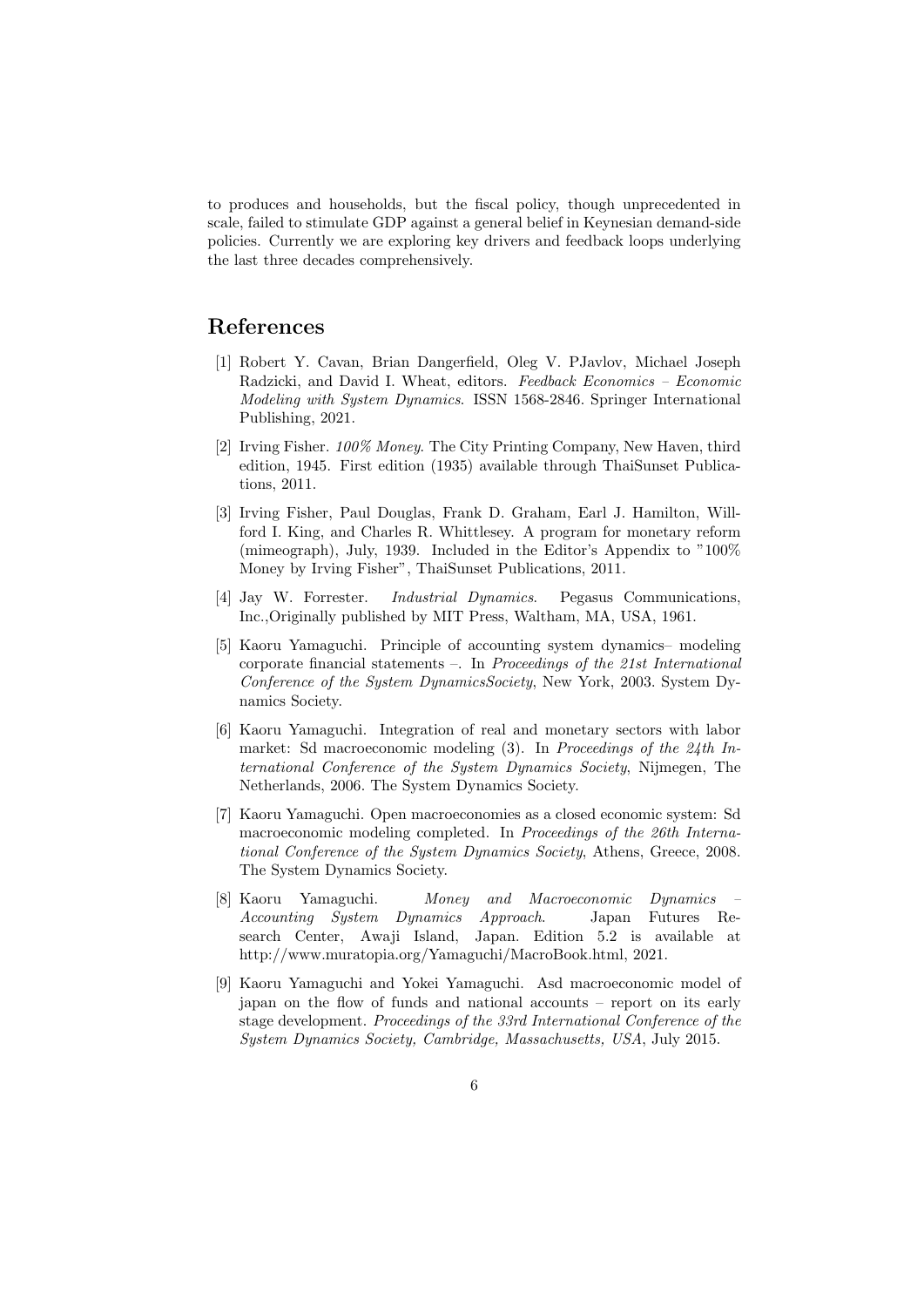- [10] Kaoru Yamaguchi and Yokei Yamguchi. Heads and tails of money creation and its system design failures – toward the alternative system design –. *Proceedings of the 34th International Conference of the System Dynamics Society, Delft, The Netherlands*, July 18th, 2016.
- [11] Yokei Yamaguchi. Developing an asd macroeconomic model of the stock approach - with emphasis on bank lending and interest rates. Master's thesis, System Dynamics Group, Dept. of Geography, University of Bergen, Norway, June 2017.
- [12] Yokei Yamaguchi and Kaoru Yamaguchi. Modeling cross-border payments and foreign exchange dynamics – correspondent accounts framework. JFRC Working Paper No. 01-2020, 2020.